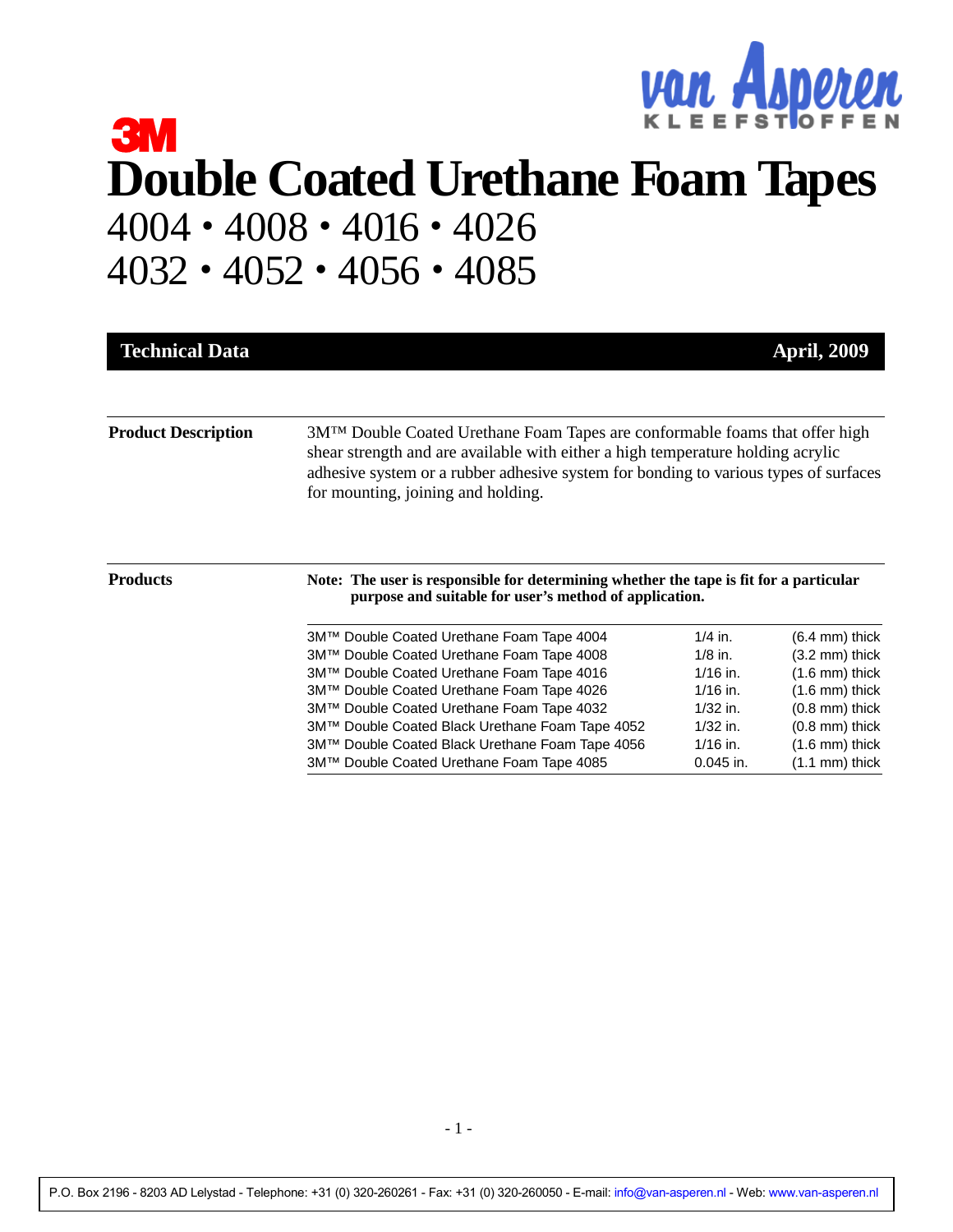4004 • 4008 • 4016 • 4026 • 4032 • 4052 • 4056 • 4085

 $\overline{D}$ 

#### **Typical Physical Properties Note: The following technical information and data should be considered representative**

| or typical only and should not be used for specification purposes. |  |
|--------------------------------------------------------------------|--|
|--------------------------------------------------------------------|--|

|                                                                                                                                                                                                                             |                                                               | 3M™ Double Coated Urethane Foam Tape                                                  |                                                                         |                                 |                                 |
|-----------------------------------------------------------------------------------------------------------------------------------------------------------------------------------------------------------------------------|---------------------------------------------------------------|---------------------------------------------------------------------------------------|-------------------------------------------------------------------------|---------------------------------|---------------------------------|
|                                                                                                                                                                                                                             | <b>Units</b>                                                  | 4004                                                                                  | 4008                                                                    | 4016                            | 4026                            |
| <b>Adhesive Type:*</b>                                                                                                                                                                                                      |                                                               | 100                                                                                   | 100                                                                     | 100                             | 100                             |
| <b>Adhesive Carrier:</b>                                                                                                                                                                                                    |                                                               |                                                                                       | Polyurethane Foam Polyurethane Foam Polyurethane Foam Polyurethane Foam |                                 |                                 |
| <b>Thickness: Nominal</b>                                                                                                                                                                                                   | inch (mm)                                                     | 0.250(6.4)                                                                            | 0.125(3.2)                                                              | 0.0625(1.6)                     | 0.0625(1.6)                     |
| <b>Thickness: Tolerance:</b>                                                                                                                                                                                                | inch<br>(mm)                                                  | 0.215-0.285<br>$(5.46 - 7.24)$                                                        | 0.110-0.150<br>$(2.79 - 3.81)$                                          | 0.045-0.080<br>$(1.142 - 2.03)$ | 0.045-0.080<br>$(1.142 - 2.03)$ |
| Color:                                                                                                                                                                                                                      |                                                               | Natural                                                                               | Natural                                                                 | Natural                         | Natural                         |
| <b>Release Liner:</b>                                                                                                                                                                                                       | inch (mm)                                                     | 0.003(0.08)                                                                           | 0.003(0.08)                                                             | 0.003(0.08)                     | 0.003(0.08)                     |
| <b>Liner Color:</b>                                                                                                                                                                                                         |                                                               | <b>Green Plaid</b>                                                                    | <b>Green Plaid</b>                                                      | <b>Green Plaid</b>              | <b>Green Plaid</b>              |
| <b>Approximate Density:</b><br>(Foam Only)                                                                                                                                                                                  | Ib/ft <sup>3</sup><br>(kg/m <sup>3</sup> )                    | 12<br>(190)                                                                           | 15<br>(240)                                                             | 11<br>(175)                     | 18<br>(290)                     |
| <b>Standard Length:</b>                                                                                                                                                                                                     | yard (meter)                                                  | 18 (16.5)                                                                             | 36(32.9)                                                                | 36 (32.9)                       | 36(32.9)                        |
| <b>Maximum Length:</b>                                                                                                                                                                                                      | yard (meter)                                                  | 25(23)                                                                                | 50 (45.7)                                                               | 100 (91)                        | 100 (91)                        |
| <b>Available Width:</b>                                                                                                                                                                                                     | inch (mm)                                                     | 46 (1168)                                                                             | 46 (1168)                                                               | 46 (1168)                       | 46 (1168)                       |
| <b>Normal Slitting Tolerance:</b>                                                                                                                                                                                           | inch (mm)                                                     | ± 1/32 (± 0.8)                                                                        | ± 1/32 (± 0.8)                                                          | ± 1/32 (± 0.8)                  | ± 1/32 (± 0.8)                  |
| <b>Normal Tensile:</b><br>("T" Block)<br>1 in <sup>2</sup> (6.45 cm <sup>2</sup> )<br>Jaw Speed 2 in/min<br>$(50$ mm/min)                                                                                                   | psi (kPa)                                                     | 12 (85)                                                                               | 25 (170)                                                                | 50 (345)                        | 40 (275)                        |
| <b>Static Shear:</b><br>72°F (22°C)<br>Measured at various<br>temperatures and<br>‱ &<br>120°F (49°C)<br>gram loadings.<br>(1/2 sq. in. overlap).<br>150°F (66°C)<br>Will hold listed<br>weight for 100 hours. 200°F (93°C) | gms                                                           | 1000<br>500<br>500<br>250                                                             | 1000<br>500<br>500<br>250                                               | 1500<br>1000<br>750<br>750      | 2000<br>1000<br>1000<br>750     |
| <b>Tensile Strength:</b>                                                                                                                                                                                                    | psi (kPa)                                                     | 90 (620)                                                                              | 160 (1100)                                                              | 140 (965)                       | 180 (1240)                      |
| <b>Elongation:</b>                                                                                                                                                                                                          | $\%$                                                          | 90                                                                                    | 90                                                                      | 100                             | 100                             |
| <b>Temperature Resistance:</b><br>Short Term (Minutes, Hours)<br>Long Term (Days, Weeks)                                                                                                                                    | $\mathrm{P}F$ ( $\mathrm{C}$ C)<br>$\degree$ F ( $\degree$ C) | 380 (193)<br>220 (104)                                                                | 380 (193)<br>220 (104)                                                  | 380 (193)<br>220 (104)          | 380 (193)<br>220 (104)          |
| <b>Solvent Resistance:</b>                                                                                                                                                                                                  |                                                               | No apparent degradation when exposed to splash<br>tests of most hydrocarbon solvents. |                                                                         |                                 |                                 |
| <b>UV Resistance:</b>                                                                                                                                                                                                       |                                                               | No apparent degradation when exposed to 7 days in U.V. chamber.                       |                                                                         |                                 |                                 |
| Cold Flex at -20 $\mathrm{F}$ (-30 $\mathrm{C}$ ):                                                                                                                                                                          |                                                               | No cracking when flexed around a 1/4 in. (6.4 mm mandrel).                            |                                                                         |                                 |                                 |
| <b>Thermal Conductivity:</b>                                                                                                                                                                                                | BTU/hr/°F/ft <sup>2</sup> /ft<br>(watt/metre Kelvin)          | 0.036<br>(0.062)                                                                      | 0.036<br>(0.062)                                                        | 0.036<br>(0.062)                | 0.036<br>(0.062)                |
| <b>Dielectric Strength:</b>                                                                                                                                                                                                 | volts/mil<br>(volts/0.025 mm)                                 | 200-300<br>$(200-300)$                                                                | 200-300<br>$(200-300)$                                                  | 200-300<br>$(200-300)$          | 200-300<br>$(200-300)$          |

\*3M™ Adhesive 100 is a firm acrylic pressure sensitive adhesive system. It features high ultimate bond strength, very good high temperature and solvent resistance and very high shear holding power. Bond strength increases substantially with natural aging.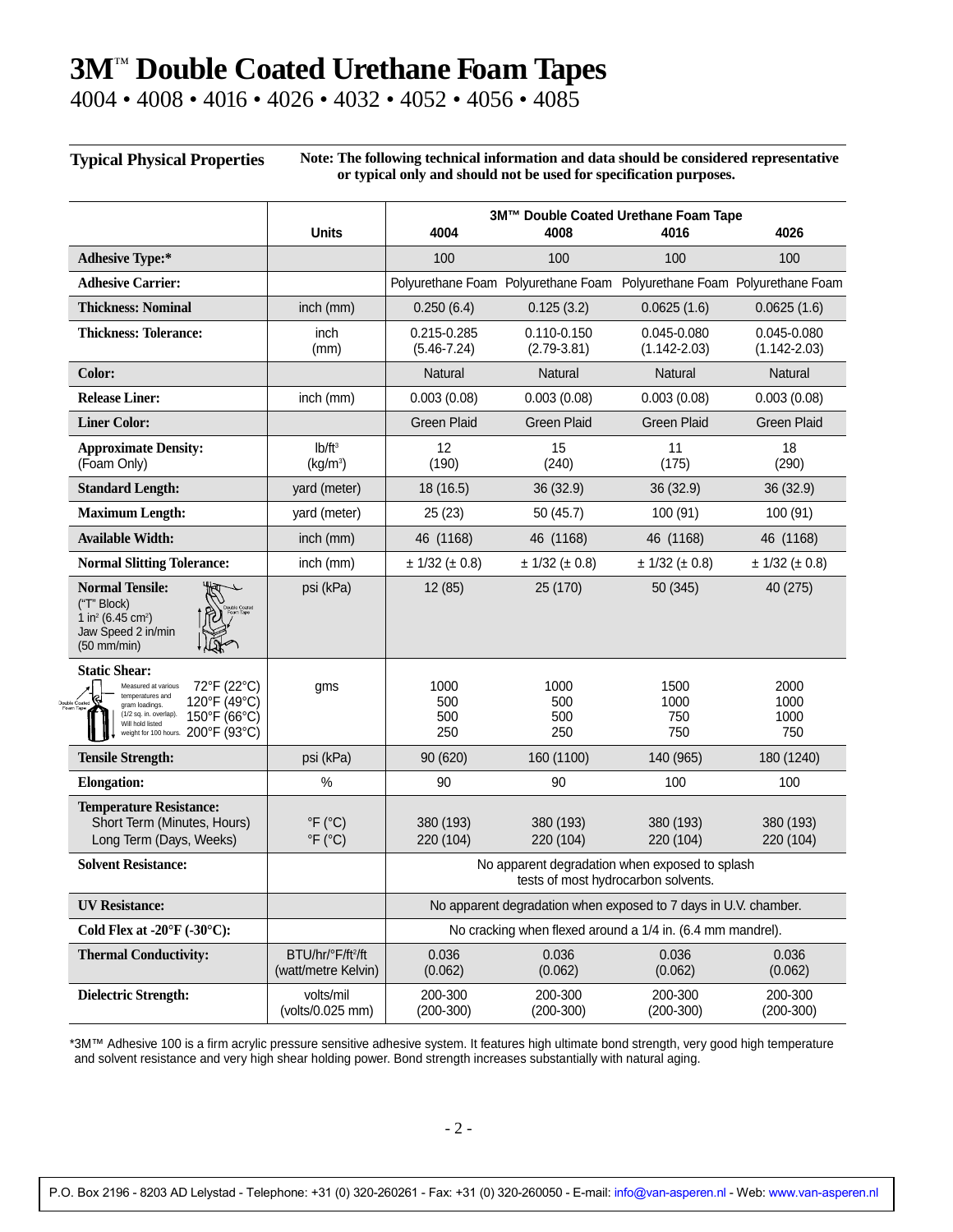4004 • 4008 • 4016 • 4026 • 4032 • 4052 • 4056 • 4085

 $\overline{D}$ 

**Typical Physical Properties Note: The following technical information and data should be considered representative or typical only and should not be used for specification purposes.**

|                                                                                                                                                                                                                                            |                                                          | 3M™ Double Coated Urethane Foam Tape                                                  |                                                                         |                                 |                              |
|--------------------------------------------------------------------------------------------------------------------------------------------------------------------------------------------------------------------------------------------|----------------------------------------------------------|---------------------------------------------------------------------------------------|-------------------------------------------------------------------------|---------------------------------|------------------------------|
|                                                                                                                                                                                                                                            | <b>Units</b>                                             | 4032                                                                                  | 4052                                                                    | 4056                            | 4085                         |
| <b>Adhesive Type:*</b>                                                                                                                                                                                                                     |                                                          | 100                                                                                   | 100                                                                     | 100                             | 740                          |
| <b>Adhesive Carrier:</b>                                                                                                                                                                                                                   |                                                          |                                                                                       | Polyurethane Foam Polyurethane Foam Polyurethane Foam Polyurethane Foam |                                 |                              |
| <b>Thickness: Nominal</b>                                                                                                                                                                                                                  | inch (mm)                                                | 0.031(0.8)                                                                            | 0.031(0.8)                                                              | 0.0625(1.6)                     | 0.045(1.2)                   |
| <b>Thickness: Tolerance:</b>                                                                                                                                                                                                               | inch<br>(mm)                                             | 0.025-0.040<br>$(0.64 - 1.02)$                                                        | 0.025-0.040<br>$(0.64 - 1.02)$                                          | 0.045-0.080<br>$(1.142 - 2.03)$ | 0.039-0.054<br>$(1.00-1.45)$ |
| Color:                                                                                                                                                                                                                                     |                                                          | Natural                                                                               | <b>Black</b>                                                            | <b>Black</b>                    | <b>Natural</b>               |
| <b>Release Liner:</b>                                                                                                                                                                                                                      | inch (mm)                                                | 0.003(0.08)                                                                           | 0.003(0.08)                                                             | 0.003(0.08)                     | 0.003(0.08)                  |
| <b>Liner Color:</b>                                                                                                                                                                                                                        |                                                          | <b>Green Plaid</b>                                                                    | <b>Green Plaid</b>                                                      | <b>Green Plaid</b>              | Tan                          |
| <b>Approximate Density:</b><br>(Foam Only)                                                                                                                                                                                                 | Ib/ft <sup>3</sup><br>(kg/m <sup>3</sup> )               | 20<br>(320)                                                                           | 14<br>(225)                                                             | 11<br>(175)                     | 22<br>(352)                  |
| <b>Standard Length:</b>                                                                                                                                                                                                                    | yard (meter)                                             | 72 (65.8)                                                                             | 72 (65.8)                                                               | 36 (32.9)                       | 72 (65.8)                    |
| <b>Maximum Length:</b>                                                                                                                                                                                                                     | yard (meter)                                             | 175 (160)                                                                             | 175 (160)                                                               | 100 (91)                        | 100 (91)                     |
| <b>Available Width:</b>                                                                                                                                                                                                                    | inch (mm)                                                | 46 (1168)                                                                             | 46 (1168)                                                               | 46 (1168)                       | 46 (1168)                    |
| <b>Normal Slitting Tolerance:</b>                                                                                                                                                                                                          | inch (mm)                                                | ± 1/32 (± 0.8)                                                                        | ± 1/32 (± 0.8)                                                          | ± 1/32 (± 0.8)                  | ± 1/32 (± 0.8)               |
| <b>Normal Tensile:</b><br>("T" Block)<br>1 in <sup>2</sup> (6.45 cm <sup>2</sup> )<br>Jaw Speed 2 in/min<br>$(50$ mm/min)                                                                                                                  | psi (kPa)                                                | 60 (414)                                                                              | 75 (515)                                                                | 50 (345)                        | 45 (310)                     |
| <b>Static Shear:</b><br>72°F (22°C)<br>Measured at various<br>temperatures and<br>.હા<br>120°F (49°C)<br>uble Coated<br>gram loadings.<br>(1/2 sq. in. overlap).<br>150°F (66°C)<br>Will hold listed<br>weight for 100 hours. 200°F (93°C) | gms                                                      | 2000<br>1500<br>1000<br>1050                                                          | 1500<br>750<br>750<br>750                                               | 1500<br>1000<br>750<br>750      | 1000<br>250                  |
| <b>Tensile Strength:</b>                                                                                                                                                                                                                   | psi (kPa)                                                | 240 (1655)                                                                            | 225 (1550)                                                              | 140 (965)                       | 140 (965)                    |
| <b>Elongation:</b>                                                                                                                                                                                                                         | $\%$                                                     | 90                                                                                    | 110                                                                     | 100                             | 100                          |
| <b>Temperature Resistance:</b><br>Short Term (Minutes, Hours)<br>Long Term (Days, Weeks)                                                                                                                                                   | $\degree$ F ( $\degree$ C)<br>$\degree$ F ( $\degree$ C) | 380 (193)<br>220 (104)                                                                | 380 (193)<br>220 (104)                                                  | 380 (193)<br>220 (104)          | 200 (93)<br>125 (152)        |
| <b>Solvent Resistance:</b>                                                                                                                                                                                                                 |                                                          | No apparent degradation when exposed to splash<br>tests of most hydrocarbon solvents. |                                                                         |                                 |                              |
| <b>UV Resistance:</b>                                                                                                                                                                                                                      |                                                          | No apparent degradation when exposed to 7 days in U.V. chamber.                       |                                                                         |                                 |                              |
| Cold Flex at -20 $\mathrm{F}$ (-30 $\mathrm{C}$ ):                                                                                                                                                                                         |                                                          | No cracking when flexed around a 1/4 in. (6.4 mm mandrel).                            |                                                                         |                                 |                              |
| <b>Thermal Conductivity:</b>                                                                                                                                                                                                               | BTU/hr/°F/ft <sup>2</sup> /ft<br>(watt/metre Kelvin)     | 0.036<br>(0.062)                                                                      | 0.036<br>(0.062)                                                        | 0.036<br>(0.062)                | 0.036<br>(0.062)             |
| <b>Dielectric Strength:</b>                                                                                                                                                                                                                | volts/mil<br>(volts/0.025 mm)                            | 200-300<br>$(200-300)$                                                                | 200-300<br>$(200-300)$                                                  | 200-300<br>$(200-300)$          | 200-300<br>$(200-300)$       |

\*3M™ Adhesive 100 is a firm acrylic pressure sensitive adhesive system. It features high ultimate bond strength, very good high temperature and solvent resistance and very high shear holding power. Bond strength increases substantially with natural aging.

3M™ Adhesive 740 is a medium-firm rubber-resin pressure sensitive adhesive system. It features good holding power and adhesion to a wide variety of surfaces including many low surface energy plastics such as polyethylene and polypropylene.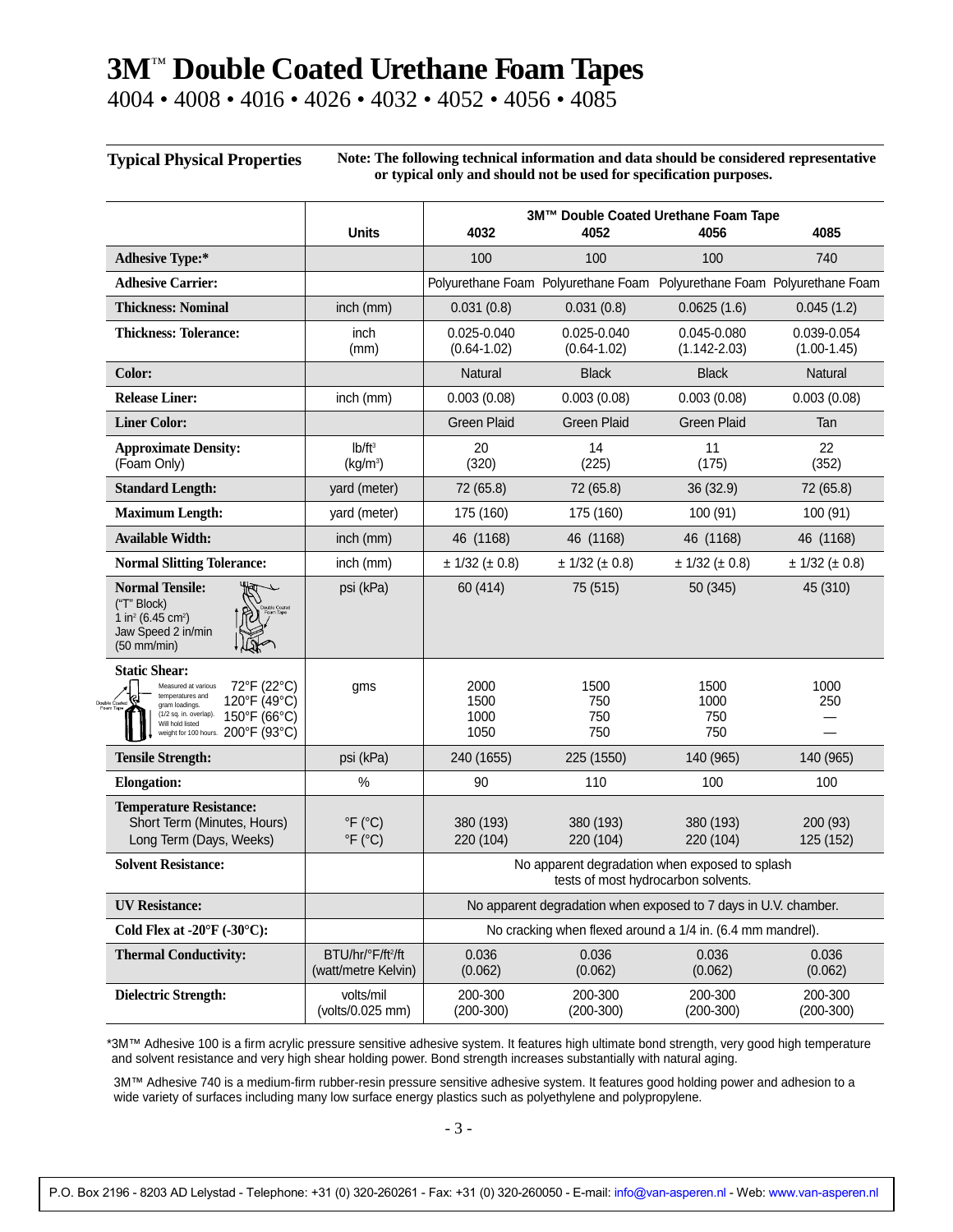4004 • 4008 • 4016 • 4026 • 4032 • 4052 • 4056 • 4085

| <b>Features</b>               | • The natural colored urethane foam tape products vary in color from white to light<br>yellow. The color will change to light yellow upon exposure to sunlight (ultraviolet<br>radiation). This color change is normal and does not affect tape performance.<br>• 3M <sup>TM</sup> Double Coated Urethane Foam Tape 4026 is available in roll form and die-<br>cut pieces. Die-cut pieces of 3M tape 4026 is available in 3/4" or 1" squares, either<br>individual pieces double linered with an extended liner on one side or in pads of 48<br>squares. |  |  |  |  |
|-------------------------------|----------------------------------------------------------------------------------------------------------------------------------------------------------------------------------------------------------------------------------------------------------------------------------------------------------------------------------------------------------------------------------------------------------------------------------------------------------------------------------------------------------------------------------------------------------|--|--|--|--|
|                               |                                                                                                                                                                                                                                                                                                                                                                                                                                                                                                                                                          |  |  |  |  |
|                               | • 3M <sup>TM</sup> Double Coated Urethane Foam Tape 4085 combines conformability with<br>high immediate adhesion to most plastics including ABS, polycarbonate, acrylic,<br>polyethylene and polypropylene as well as metal and paint. 3M tape 4085 tears<br>easily which makes it ideal for hand application.                                                                                                                                                                                                                                           |  |  |  |  |
| <b>Application Techniques</b> | • Bond strength is dependent upon the amount of adhesive-to-surface contact<br>developed. Firm application pressure helps develop better adhesive contact and<br>improve bond strength.                                                                                                                                                                                                                                                                                                                                                                  |  |  |  |  |
|                               | • To obtain optimum adhesion, the bonding surfaces must be clean, dry and well<br>unified. Typical surface cleaning solvents are isopropyl alcohol* and water (rubbing<br>alcohol) or heptane.                                                                                                                                                                                                                                                                                                                                                           |  |  |  |  |
|                               | • Ideal tape application temperature range is $70^{\circ}$ F to $100^{\circ}$ F (21 $^{\circ}$ C to 38 $^{\circ}$ C). Initial<br>tape application to surfaces at temperatures below $50^{\circ}$ F (10 $^{\circ}$ C) is not recommended<br>because the adhesive becomes too firm to adhere readily. However, once properly<br>applied, low temperature holding is generally satisfactory.                                                                                                                                                                |  |  |  |  |
|                               | *Note: Be sure to follow the manufacturer's precautions and directions for use when<br>using solvents.                                                                                                                                                                                                                                                                                                                                                                                                                                                   |  |  |  |  |
| <b>Application Ideas</b>      | The urethane foam tapes are generally ideal for interior applications or for exterior<br>applications where the tape will be protected from the environment. The urethane<br>foam is open cell.                                                                                                                                                                                                                                                                                                                                                          |  |  |  |  |
|                               | 3M <sup>TM</sup> Double Coated Urethane Foam Tape 4004 - Mount interior signs and nameplates                                                                                                                                                                                                                                                                                                                                                                                                                                                             |  |  |  |  |
|                               | 3M <sup>TM</sup> Double Coated Urethane Foam Tape 4008 - Bond acoustic panels to walls                                                                                                                                                                                                                                                                                                                                                                                                                                                                   |  |  |  |  |
|                               | 3M <sup>TM</sup> Double Coated Urethane Foam Tape 4016 - Mount interior signs and nameplates                                                                                                                                                                                                                                                                                                                                                                                                                                                             |  |  |  |  |
|                               | 3MTM Double Coated Urethane Foam Tape 4026 - Mount air fresheners and soap dispensers                                                                                                                                                                                                                                                                                                                                                                                                                                                                    |  |  |  |  |
|                               | 3M <sup>TM</sup> Double Coated Urethane Foam Tape 4032 - Attach wire clips to various surfaces                                                                                                                                                                                                                                                                                                                                                                                                                                                           |  |  |  |  |
|                               | 3M <sup>TM</sup> Double Coated Urethane Foam Tape 4052 - Bond window to microwave oven doors<br>Mount electrical channel to wall surfaces                                                                                                                                                                                                                                                                                                                                                                                                                |  |  |  |  |
|                               | 3MTM Double Coated Urethane Foam Tape 4056 - Mount wall corner protectors                                                                                                                                                                                                                                                                                                                                                                                                                                                                                |  |  |  |  |
|                               | 3MTM Double Coated Urethane Foam Tape 4085 - Attach wire clips<br>Attach air fresheners                                                                                                                                                                                                                                                                                                                                                                                                                                                                  |  |  |  |  |